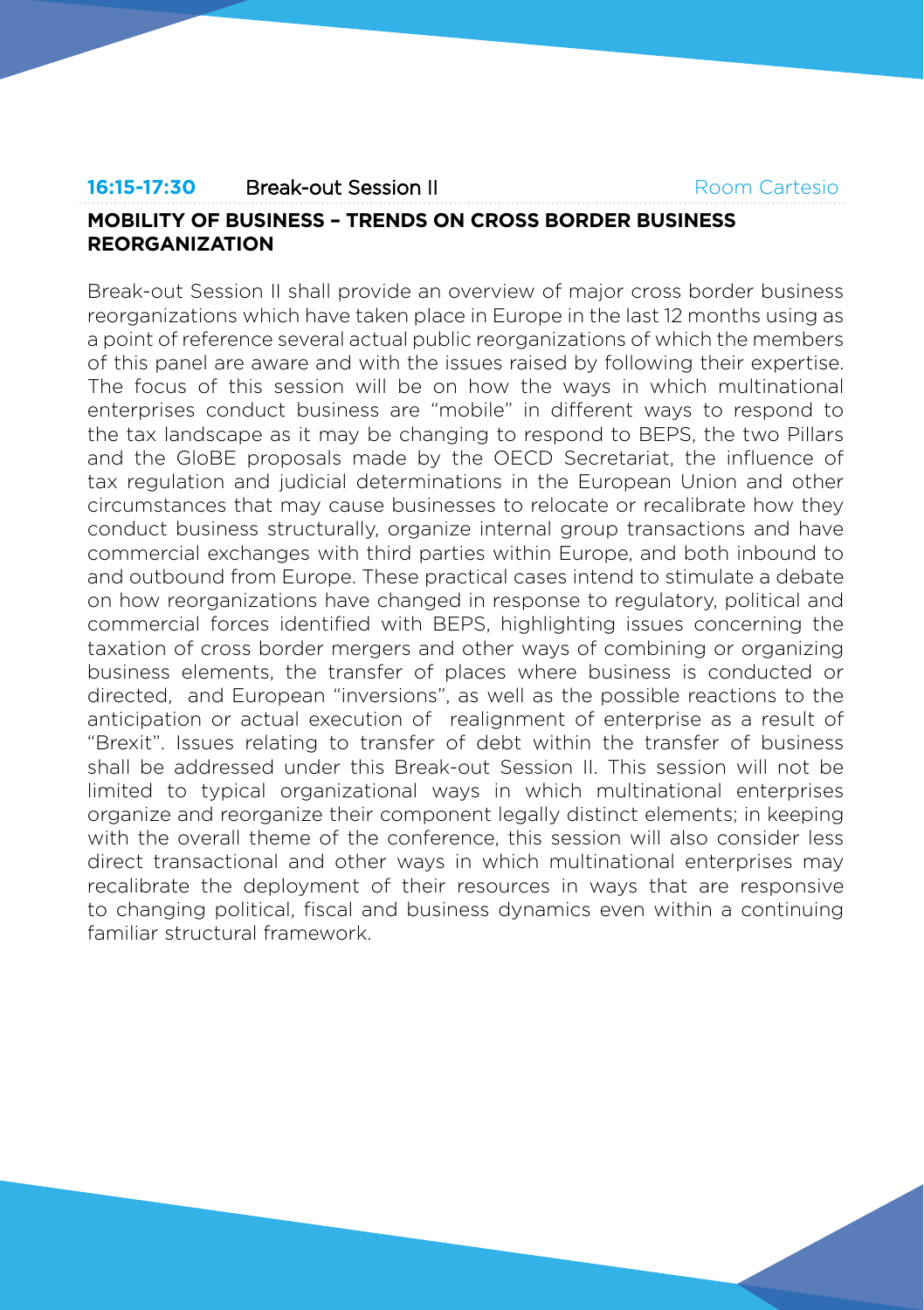



## **Pascal Hinny** Chair

Attorney at Law, Certified Tax Expert. Extensive experience in national and international tax matters. Regularly advises on international and domestic transactions (M&A, restructurings, recapitalization, financing, relocation, private equity) and regularly represents corporates and individuals in front of tax administrations and in legal proceedings.

Head of the Zurich practice group Tax. Professor of tax law at law faculty of University of Fribourg, Switzerland. Swiss delegate to IFA permanent scientific committee, member of Swiss IFA board.



#### **Domenico Borzumato** Speaker

Domenico is a senior partner in the International Tax and Transaction Services practice of EY and shares his time between London and Italy. In EY he has been the EMEIA leader for the International Corporate Tax Advisory competency and the Tax&Law Country Managing Partner in Italy. He has 30+ years of professional tax experience.

His background ranges from ongoing tax assistance to Italian-based multinationals and fund managers to advising major groups in cross-border reorganizations and/or acquisitions.

In providing international tax advice to large corporates, Domenico has been able to negotiate bilateral and unilateral Advance Pricing Agreements, transfer pricing settlements with tax authorities as well as obtain tax rulings on the presence of a permanent establishment.

Domenico has been responsible for the Technical Tax Committee of Assirevi (Association of Italian Audit companies) for 5 years and Tax Observer in the Civilistic Committee of OIC (Italian GAAP setter).